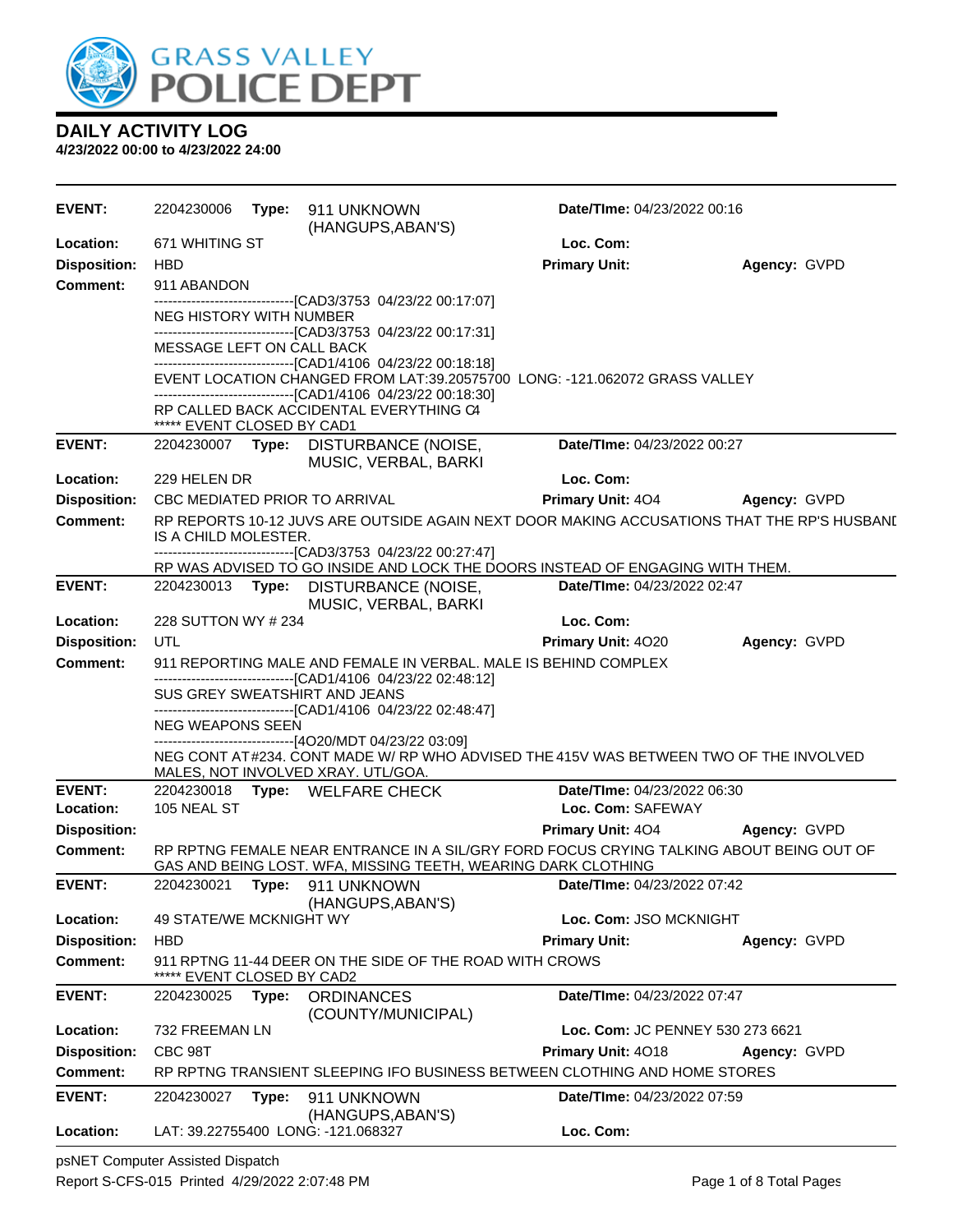

| <b>Disposition:</b>        | <b>HBD</b>                                                                                                   |       |                                                                                                                                            | <b>Primary Unit:</b>                              | Agency: GVPD |
|----------------------------|--------------------------------------------------------------------------------------------------------------|-------|--------------------------------------------------------------------------------------------------------------------------------------------|---------------------------------------------------|--------------|
| <b>Comment:</b>            | 911 ABANDON                                                                                                  |       |                                                                                                                                            |                                                   |              |
|                            | UNABLE TO CALL NUMBER BACK<br>***** EVENT CLOSED BY CAD3                                                     |       | -------------------------[CAD2/4116 04/23/22 08:00:02]                                                                                     |                                                   |              |
| <b>EVENT:</b>              | 2204230032                                                                                                   |       | Type: COMMUNITY POLICING<br><b>ACTION</b>                                                                                                  | Date/TIme: 04/23/2022 09:09                       |              |
| Location:                  | <b>DOWNTOWN</b>                                                                                              |       |                                                                                                                                            | Loc. Com:                                         |              |
| <b>Disposition:</b>        | <b>CBC</b>                                                                                                   |       |                                                                                                                                            | Primary Unit: 402                                 | Agency: GVPD |
| <b>Comment:</b>            | <b>CAR SHOW</b>                                                                                              |       |                                                                                                                                            |                                                   |              |
| <b>EVENT:</b>              | 2204230039                                                                                                   |       | Type: VEH CITES, VIN, TOWS, DUI                                                                                                            | Date/TIme: 04/23/2022 09:59                       |              |
| Location:                  |                                                                                                              |       | SUTTON WY/IDAHO MARYLAND RD                                                                                                                | Loc. Com:                                         |              |
| <b>Disposition:</b>        | <b>CBC</b>                                                                                                   |       |                                                                                                                                            | Primary Unit: 4023                                | Agency: GVPD |
| <b>Comment:</b>            | OW 1 AND A VEH<br>DIRT LOT                                                                                   |       |                                                                                                                                            |                                                   |              |
|                            |                                                                                                              |       | --------------------------------[CAD3/4056_04/23/22_09:59:53]<br>EVENT LOCATION CHANGED FROM SUTTON/IDAHO MARYLAND                         |                                                   |              |
| <b>EVENT:</b><br>Location: | 2204230041<br><b>TINLOY ST/BANK ST</b>                                                                       |       | Type: WELFARE CHECK                                                                                                                        | Date/TIme: 04/23/2022 10:06<br>Loc. Com: BUS STOP |              |
| <b>Disposition:</b>        | <b>CBC</b>                                                                                                   |       |                                                                                                                                            | <b>Primary Unit: 4018</b>                         | Agency: GVPD |
| <b>Comment:</b>            | GV CONNECT RPT'G MALE SUBJ SLEEPING ON THE BENCH, SUBJ HAS BEEN THERE FOR MANY HOURS<br>LONG HAIR BLU JACKET |       |                                                                                                                                            |                                                   |              |
| <b>EVENT:</b>              | 2204230046 Type:                                                                                             |       | DISTURBANCE (NOISE,<br>MUSIC, VERBAL, BARKI                                                                                                | Date/TIme: 04/23/2022 10:30                       |              |
| Location:                  | 440 HENDERSON ST                                                                                             |       |                                                                                                                                            | Loc. Com: INTERFAITH FOOD MINISTRY                |              |
| <b>Disposition:</b>        | CBC MOVED ALONG                                                                                              |       |                                                                                                                                            | Primary Unit: 4024                                | Agency: GVPD |
| <b>Comment:</b>            |                                                                                                              |       | RP RPTG XRAY POSS HAVING MH ISSUE. THROWING ITEMS AND SCREAMING AT THE TOP OF HER LUNGS.<br>-----------------[CAD1/4074_04/23/22 10:30:51] |                                                   |              |
| <b>EVENT:</b>              | NEG DESC<br>2204230055                                                                                       | Type: | TRAFFIC (DUI, PARKING,                                                                                                                     | Date/TIme: 04/23/2022 11:12                       |              |
| Location:                  | 185 E MAIN ST                                                                                                |       | SPEED, HAZ                                                                                                                                 | Loc. Com: GRASS VALLEY POST OFFICE                |              |
| <b>Disposition:</b>        | <b>CBC</b>                                                                                                   |       |                                                                                                                                            | Primary Unit: 4023                                | Agency: GVPD |
| <b>Comment:</b>            |                                                                                                              |       | RP RPTG ROAD CLOSED AFC LISTED AND SHE CANT GET TO WORK. REQ 10-21.                                                                        |                                                   |              |
| <b>EVENT:</b>              | 2204230060                                                                                                   | Type: | VEH CITES, VIN, TOWS, DUI                                                                                                                  | Date/TIme: 04/23/2022 11:30                       |              |
| Location:                  | 1857 EA MAIN ST                                                                                              |       |                                                                                                                                            | Loc. Com: BURGER KING 530 272 6226                |              |
| <b>Disposition:</b>        | <b>CBC TOW ENRT</b>                                                                                          |       |                                                                                                                                            | Primary Unit: 4023                                | Agency: GVPD |
| <b>Comment:</b>            | OUT W/ DISABLED VEH                                                                                          |       |                                                                                                                                            |                                                   |              |
|                            |                                                                                                              |       | ------[CAD2/4116 04/23/22 11:31:18]<br>EVENT LOCATION CHANGED FROM BURGER KING                                                             |                                                   |              |
| <b>EVENT:</b>              | 2204230061                                                                                                   | Type: | VEH CITES, VIN, TOWS, DUI                                                                                                                  | Date/TIme: 04/23/2022 11:33                       |              |
| Location:                  | <b>TINLOY ST/BANK ST</b>                                                                                     |       |                                                                                                                                            | Loc. Com:                                         |              |
| <b>Disposition:</b>        | 484(E)PC                                                                                                     |       | ARA BOOKED FOR 23152(C)VC 11364HS 11550HS                                                                                                  | Primary Unit: 4024                                | Agency: GVPD |
| <b>Case No:</b>            | G2201007                                                                                                     |       |                                                                                                                                            |                                                   |              |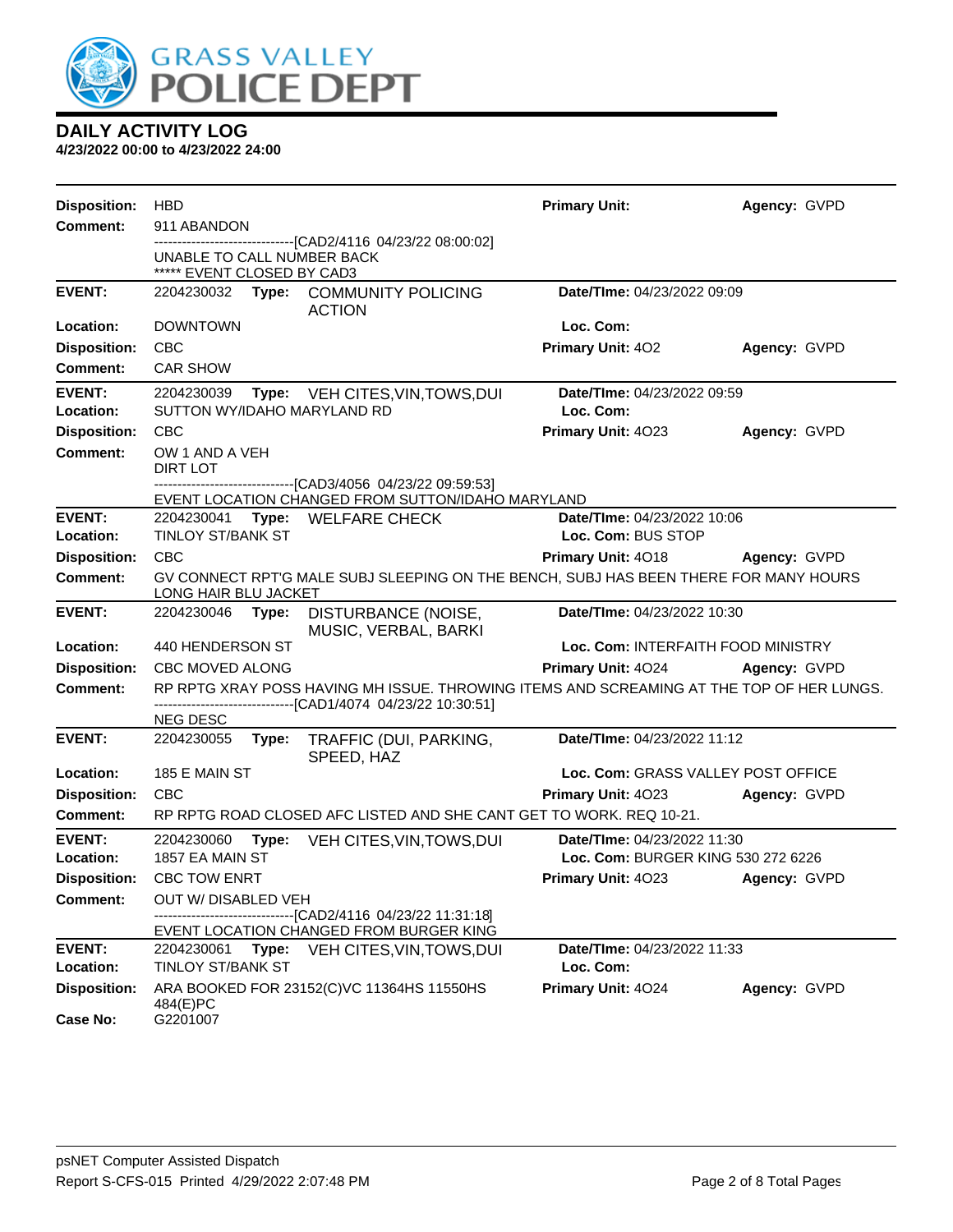

| <b>Comment:</b>            | OW VEH 6XIJ406                                                                                                                 |                                                                                                                                                                                  |                                                                          |              |  |  |
|----------------------------|--------------------------------------------------------------------------------------------------------------------------------|----------------------------------------------------------------------------------------------------------------------------------------------------------------------------------|--------------------------------------------------------------------------|--------------|--|--|
|                            | -------------------------------[CAD3/4056_04/23/22 11:37:42]<br>TOW ASSIGNED-KILROYS, 800 E MAIN ST, GRASS VALLEY, 5302733495, |                                                                                                                                                                                  |                                                                          |              |  |  |
|                            |                                                                                                                                | --------------------------------[CAD3/4056 04/23/22 11:37:47]                                                                                                                    |                                                                          |              |  |  |
|                            | 10-39 KILROYS DRIVE TIME                                                                                                       | -------------------------------[CAD3/4056 04/23/22 11:39:04]                                                                                                                     |                                                                          |              |  |  |
|                            |                                                                                                                                | EVENT LOCATION CHANGED FROM TINLOY/BANK                                                                                                                                          |                                                                          |              |  |  |
|                            |                                                                                                                                | --------------------------------[CAD2/4116 04/23/22 11:42:38]<br>ISSUED CASE# G2201007 FOR AGENCY GVPD by UNIT 4O24                                                              |                                                                          |              |  |  |
|                            |                                                                                                                                | -------------------------------[CAD2/4116 04/23/22 11:58:21]                                                                                                                     |                                                                          |              |  |  |
| <b>EVENT:</b>              | FCN/3702211301959                                                                                                              | 2204230062 Type: VEH CITES, VIN, TOWS, DUI                                                                                                                                       | <b>Date/TIme: 04/23/2022 11:46</b>                                       |              |  |  |
| Location:                  | 265 SUTTON WY                                                                                                                  |                                                                                                                                                                                  | Loc. Com: BEHIND, NEAR BRUNSWICK                                         |              |  |  |
| <b>Disposition:</b>        | CBC                                                                                                                            |                                                                                                                                                                                  | <b>CONSTRUCTION SITE</b><br>Primary Unit: 4023                           | Agency: GVPD |  |  |
| <b>Comment:</b>            | NEAR BRUNSWICK CONSTRUCTION SITE                                                                                               |                                                                                                                                                                                  |                                                                          |              |  |  |
|                            |                                                                                                                                | ------------------------------[CAD2/4116 04/23/22 11:47:16]                                                                                                                      |                                                                          |              |  |  |
| <b>EVENT:</b>              |                                                                                                                                | EVENT LOCATION CHANGED FROM 265 SUTTON                                                                                                                                           | Date/TIme: 04/23/2022 11:51                                              |              |  |  |
| Location:                  | 174 STATE/RACE ST                                                                                                              | 2204230063 Type: WELFARE CHECK                                                                                                                                                   | Loc. Com:                                                                |              |  |  |
| <b>Disposition:</b>        |                                                                                                                                |                                                                                                                                                                                  | <b>Primary Unit: 4023</b>                                                | Agency: GVPD |  |  |
| Comment:                   |                                                                                                                                | RP RPT'G SUBJ "SPLAYED" OUT NEAR THE SIDE OF THE ROAD                                                                                                                            |                                                                          |              |  |  |
| <b>EVENT:</b>              | 2204230064<br>Type:                                                                                                            | <b>FIRE</b>                                                                                                                                                                      | Date/TIme: 04/23/2022 11:54                                              |              |  |  |
| Location:                  | S AUBURN/NEAL ST                                                                                                               |                                                                                                                                                                                  | Loc. Com:                                                                |              |  |  |
| <b>Disposition:</b>        | CBC                                                                                                                            |                                                                                                                                                                                  | Primary Unit: 4023                                                       | Agency: GVPD |  |  |
| Comment:                   | <b>VEH SMOKING</b>                                                                                                             |                                                                                                                                                                                  |                                                                          |              |  |  |
| <b>EVENT:</b>              | 2204230065<br>Type:                                                                                                            | TRAFFIC (DUI, PARKING,<br>SPEED, HAZ                                                                                                                                             | Date/TIme: 04/23/2022 12:04                                              |              |  |  |
| Location:                  | NO CHURCH ST/RICHARDSON ST                                                                                                     |                                                                                                                                                                                  | Loc. Com:                                                                |              |  |  |
| <b>Disposition:</b>        | HBD LOG PER 4018                                                                                                               |                                                                                                                                                                                  | <b>Primary Unit:</b>                                                     | Agency: GVPD |  |  |
| <b>Comment:</b>            |                                                                                                                                | RP RPT'G TRAFFIC ISSUES DUE TO THE CAR SHOW<br>***** EVENT CLOSED BY CAD2 WITH COMMENT-LOG PER 4018                                                                              |                                                                          |              |  |  |
| <b>EVENT:</b>              | 2204230074                                                                                                                     | Type: ANIMALS (ABUSE, LOOSE,<br>FOUND, INJURED)                                                                                                                                  | Date/TIme: 04/23/2022 12:33                                              |              |  |  |
| Location:                  | 234 CORNWALL AV                                                                                                                |                                                                                                                                                                                  | Loc. Com:                                                                |              |  |  |
| <b>Disposition:</b>        | <b>CNOP</b>                                                                                                                    |                                                                                                                                                                                  | Primary Unit: 4023                                                       | Agency: GVPD |  |  |
| <b>Comment:</b>            | RP REQ PICKUP OF FOUND DOG                                                                                                     | -------------------------------[CAD1/4074_04/23/22 12:46:19]                                                                                                                     |                                                                          |              |  |  |
|                            |                                                                                                                                | RP CALLED BACK AND ADV THEY FOUND THE OWNER. LE CAN1022                                                                                                                          |                                                                          |              |  |  |
| <b>EVENT:</b><br>Location: | 2204230078<br>Type:<br>155 GLASSON WY                                                                                          | <b>WELFARE CHECK</b>                                                                                                                                                             | Date/TIme: 04/23/2022 13:10<br>Loc. Com: SIERRA NEVADA MEMORIAL HOSPITAL |              |  |  |
| <b>Disposition:</b>        | <b>CBC</b>                                                                                                                     |                                                                                                                                                                                  | <b>Primary Unit: 4024</b>                                                | Agency: GVPD |  |  |
| <b>Comment:</b>            |                                                                                                                                | RP REQ 10-21 REF FEMALE WHO IS HYSTERICALLY CRYING ON THE VM, RP UNABLE TO UNDERSTAND BUT                                                                                        |                                                                          |              |  |  |
|                            | HEARD FEMALE TALKING ABOUT BEING HELPLESS. UNK WHERE FEMALE IS<br>--------------------------------[4O24/MDT 04/23/22 13:44]    |                                                                                                                                                                                  |                                                                          |              |  |  |
|                            | MIND.                                                                                                                          | CTC MADE WITH PERSON IN QUESTION. SHE STATED SHE WAS CODE4 AND DID NOT WANT TO HARM<br>HERSELF. SHE REFUSED TO GIVE HER LOCATION AND SAID SHE WOULD CALL BACK IF SHE CHANGED HER |                                                                          |              |  |  |
| <b>EVENT:</b>              | 2204230079<br>Type:                                                                                                            | DISTURBANCE (NOISE,                                                                                                                                                              | <b>Date/TIme: 04/23/2022 13:15</b>                                       |              |  |  |
| Location:                  | 201 EA MAIN ST                                                                                                                 | MUSIC, VERBAL, BARKI                                                                                                                                                             | Loc. Com: ROBINSON ENTERPRISES                                           |              |  |  |
| <b>Disposition:</b>        | CBC MOVING ALONG 98T                                                                                                           |                                                                                                                                                                                  | Primary Unit: 4023                                                       | Agency: GVPD |  |  |
|                            |                                                                                                                                |                                                                                                                                                                                  |                                                                          |              |  |  |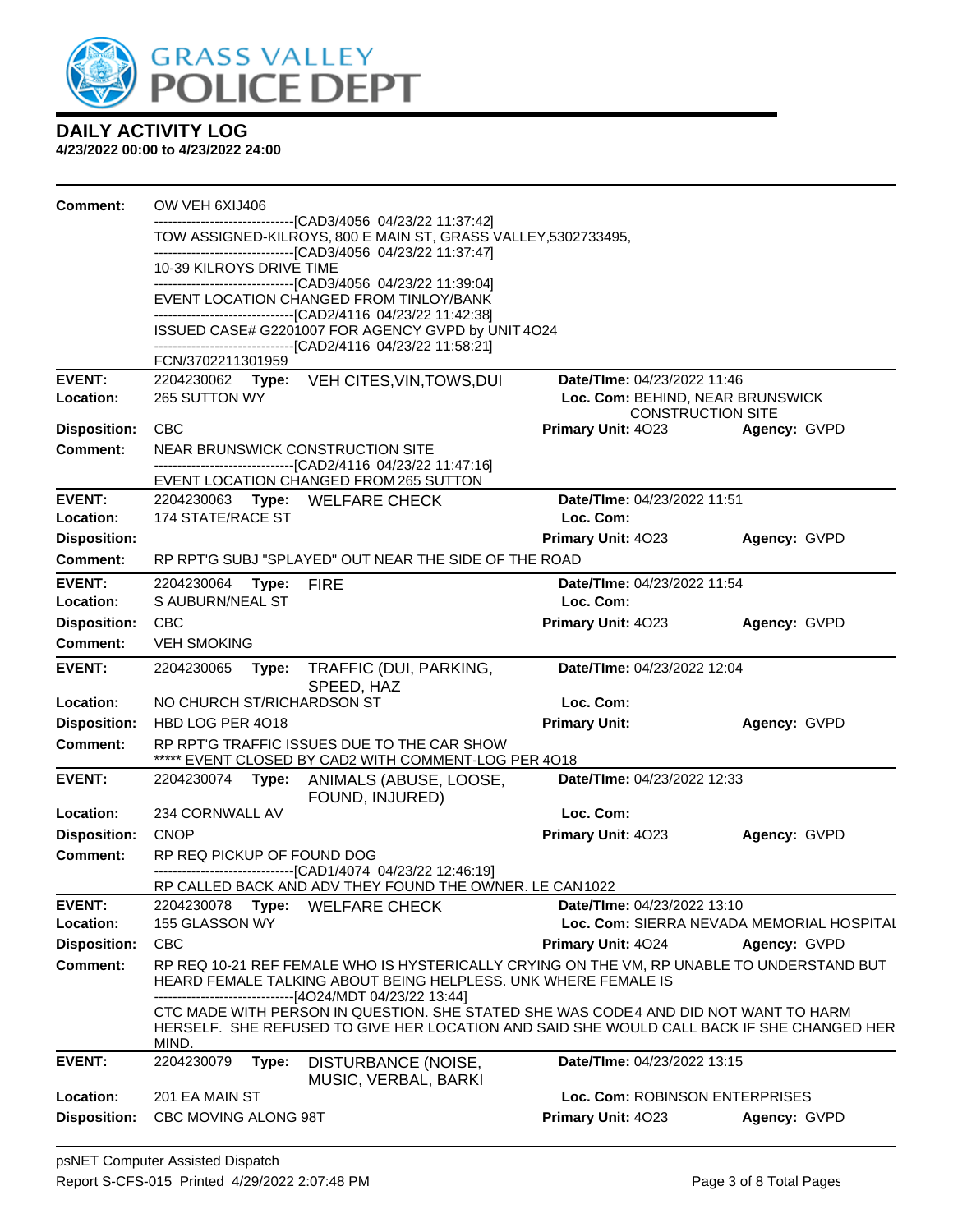

| Comment:            | FOR MONEY                                                        |       | 911 RPT'G BALD WMA BLU SHIRT, TIGHT PURPLE PANTS ON THE SIDEWALK STOPPING CARS AND ASKING                                                                                                               |                                           |              |  |
|---------------------|------------------------------------------------------------------|-------|---------------------------------------------------------------------------------------------------------------------------------------------------------------------------------------------------------|-------------------------------------------|--------------|--|
| <b>EVENT:</b>       | 2204230080                                                       | Type: | DRUGS (ANY NARCOTIC<br><b>RELATED OFFENSE)</b>                                                                                                                                                          | Date/TIme: 04/23/2022 13:20               |              |  |
| Location:           | 207 MILL ST                                                      |       |                                                                                                                                                                                                         | Loc. Com: GRASS VALLEY LIBRARY            |              |  |
| <b>Disposition:</b> | <b>CBC</b>                                                       |       |                                                                                                                                                                                                         | Primary Unit: 402                         | Agency: GVPD |  |
| Comment:            |                                                                  |       | RP RPTG TWO MALE TRANSIENTS CAMPED ON THE STEPS SMOKING SOMETHING IFO THE FRONT DOOR.                                                                                                                   |                                           |              |  |
| <b>EVENT:</b>       | Date/TIme: 04/23/2022 13:27<br>2204230083<br>Type: WELFARE CHECK |       |                                                                                                                                                                                                         |                                           |              |  |
| Location:           | 562 SUTTON WY                                                    |       |                                                                                                                                                                                                         | Loc. Com: ANYTIME FITNESS                 |              |  |
| <b>Disposition:</b> | ARA BOOKED INTO WBCF                                             |       |                                                                                                                                                                                                         | Primary Unit: 4023                        | Agency: GVPD |  |
| Case No:            | G2201008                                                         |       |                                                                                                                                                                                                         |                                           |              |  |
| Comment:            |                                                                  |       | RP RPTG HOMELESS MALE SUBJ ON A BIKE POSS NEEDING MEDICAL ATTENTION FALLING OVER IN THE<br>BUSHES, MALE SEEMED VERY HBD AND CANT GET UP<br>-------------------------------[CAD1/4074 04/23/22 13:27:29] |                                           |              |  |
|                     |                                                                  |       | SUBJ IN BUSHES PAST LISTED NEAR TIRE SHOP<br>------------------------------[CAD1/4074 04/23/22 13:28:24]                                                                                                |                                           |              |  |
|                     | 10-39 MEDICAL                                                    |       | -------------------[CAD2/4116 04/23/22 13:45:06]                                                                                                                                                        |                                           |              |  |
|                     |                                                                  |       | ISSUED CASE# G2201008 FOR AGENCY GVPD by UNIT 4O23                                                                                                                                                      |                                           |              |  |
| <b>EVENT:</b>       | 2204230085                                                       | Type: | TRAFFIC (DUI, PARKING,<br>SPEED, HAZ                                                                                                                                                                    | Date/TIme: 04/23/2022 13:47               |              |  |
| Location:           | 415 WE MAIN ST                                                   |       |                                                                                                                                                                                                         | Loc. Com:                                 |              |  |
| <b>Disposition:</b> | <b>CBC</b>                                                       |       |                                                                                                                                                                                                         | Primary Unit: 4022                        | Agency: GVPD |  |
| <b>Comment:</b>     |                                                                  |       | RP RPT'G A BLU/GRY SUV OR LP:671JDA IS BLKING HER DRIVEWAY                                                                                                                                              |                                           |              |  |
| <b>EVENT:</b>       | 2204230086                                                       | Type: | 911 UNKNOWN<br>(HANGUPS, ABAN'S)                                                                                                                                                                        | Date/TIme: 04/23/2022 13:55               |              |  |
| Location:           | 155 GLASSON WY                                                   |       |                                                                                                                                                                                                         | Loc. Com: SIERRA NEVADA MEMORIAL HOSPITAL |              |  |
| <b>Disposition:</b> |                                                                  |       | CBC EVERYTHING APPEARED CODE 4                                                                                                                                                                          | Primary Unit: 4024                        | Agency: GVPD |  |
| <b>Comment:</b>     | 911 ABAN                                                         |       | -------------------------------[CAD1/4074 04/23/22 13:56:22]                                                                                                                                            |                                           |              |  |
|                     | LINE DISCONNECTED ON CB                                          |       |                                                                                                                                                                                                         |                                           |              |  |
|                     |                                                                  |       | ------------------------------[CAD2/4116 04/23/22 14:10:57]                                                                                                                                             |                                           |              |  |
| <b>EVENT:</b>       | 4024 ADVISED<br>2204230087 Type:                                 |       | <b>SUSPICIOUS CIRCUMSTANCE</b>                                                                                                                                                                          | Date/TIme: 04/23/2022 14:17               |              |  |
|                     |                                                                  |       | (VEHICLE, PERSON                                                                                                                                                                                        |                                           |              |  |
| Location:           | 235 NO CHURCH ST                                                 |       |                                                                                                                                                                                                         | Loc. Com:                                 |              |  |
| <b>Disposition:</b> | <b>CBC</b>                                                       |       |                                                                                                                                                                                                         | <b>Primary Unit: 4022</b>                 | Agency: GVPD |  |
| <b>Comment:</b>     |                                                                  |       | RP RPTG ONGOING ISSUES WITH SUBJ COMING ON HER PROPERTY AT NIGHT AND THROWING HER<br>TRASHCANS OVER A FENCE INTO THE APTS BELOW THEM. REQ10-21.<br>----------------------[4O22/MDT 04/23/22 14:34]      |                                           |              |  |
|                     | NIGHT//CBC                                                       |       | RP ADVISED ON PREVENTATIVE MEASURES TO TAKE//WILL ALSO CONDUCT EXTRA PATROL IN THE AREA AT                                                                                                              |                                           |              |  |
| <b>EVENT:</b>       | 2204230089                                                       | Type: | <b>WELFARE CHECK</b>                                                                                                                                                                                    | Date/TIme: 04/23/2022 14:36               |              |  |
| Location:           | 406 WE MAIN ST                                                   |       |                                                                                                                                                                                                         | Loc. Com:                                 |              |  |
| <b>Disposition:</b> | CBC                                                              |       |                                                                                                                                                                                                         | Primary Unit: 4018                        | Agency: GVPD |  |
| <b>Comment:</b>     | <b>VOICED</b>                                                    |       | RP RPT'G MALE SUBJ SLEEPING IFO BRO BUILDING, REQ CHK ON HIM<br>----------------------------------[CAD2/4116 04/23/22 14:40:02]                                                                         |                                           |              |  |
| <b>EVENT:</b>       | 2204230090                                                       | Type: | <b>FOLLOWUP</b>                                                                                                                                                                                         | <b>Date/TIme: 04/23/2022 14:40</b>        |              |  |
| Location:           | 925 MAIDU AV                                                     |       |                                                                                                                                                                                                         | Loc. Com:                                 |              |  |
| <b>Disposition:</b> | <b>CBC</b>                                                       |       |                                                                                                                                                                                                         | Primary Unit: 4024                        | Agency: GVPD |  |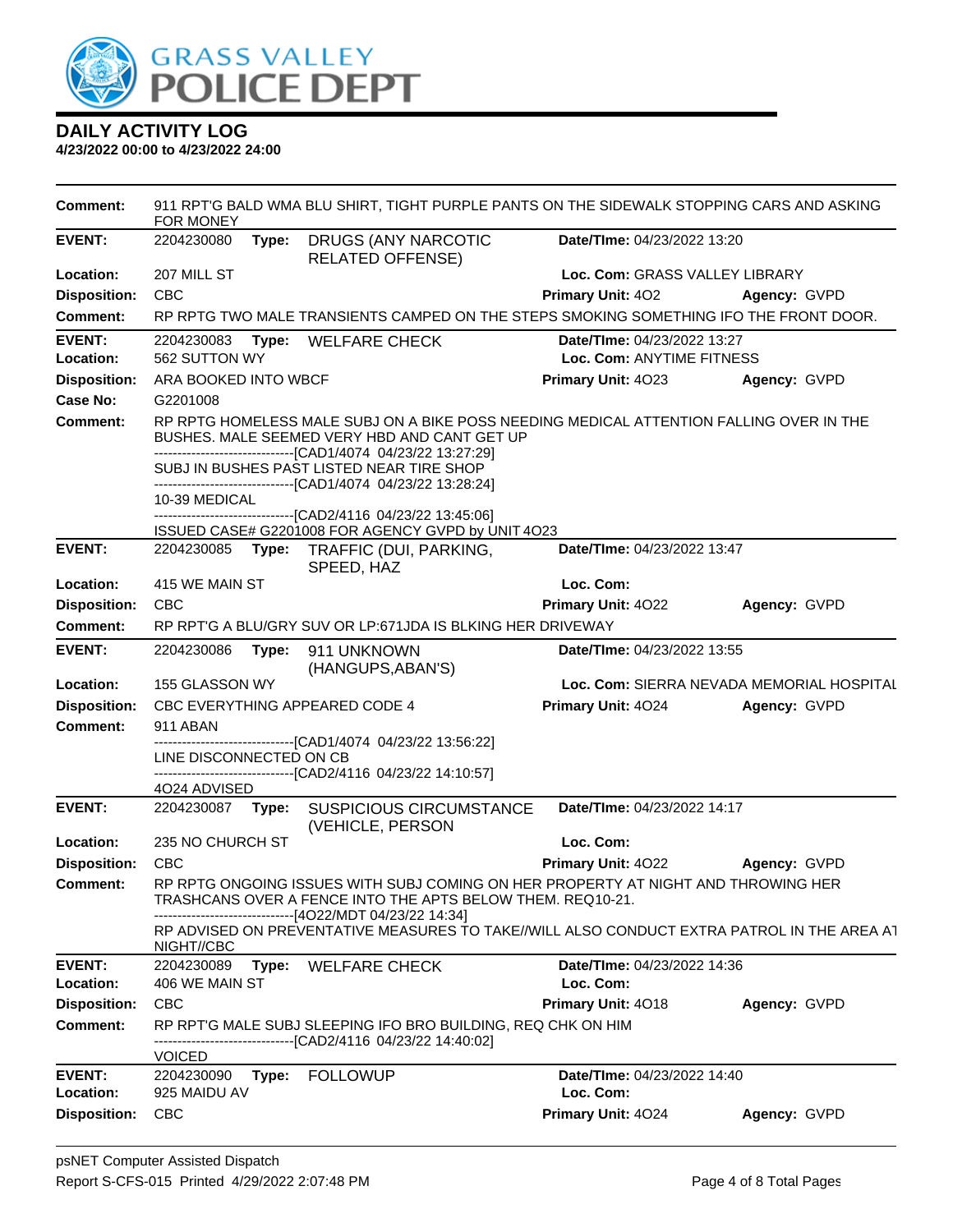

| <b>Comment:</b>            |                                                                                                                                                                                                                          |       | -------------------------------[CAD1/4074 04/23/22 14:51:58]<br>EVENT LOCATION CHANGED FROM WBCF                                                |                                          |              |
|----------------------------|--------------------------------------------------------------------------------------------------------------------------------------------------------------------------------------------------------------------------|-------|-------------------------------------------------------------------------------------------------------------------------------------------------|------------------------------------------|--------------|
| <b>EVENT:</b>              |                                                                                                                                                                                                                          |       | 2204230092 Type: ORDINANCES<br>(COUNTY/MUNICIPAL)                                                                                               | Date/TIme: 04/23/2022 15:00              |              |
| Location:                  | <b>HIGH ST/WE MAIN ST</b>                                                                                                                                                                                                |       |                                                                                                                                                 | Loc. Com:                                |              |
| <b>Disposition:</b>        | UTL                                                                                                                                                                                                                      |       |                                                                                                                                                 | Primary Unit: 4023                       | Agency: GVPD |
| <b>Comment:</b>            | ASSOCIATED W/ A WHI PK TRUCK                                                                                                                                                                                             |       | RP RPT'G 2 YOUNG MEN GOING DOOR TO DOOR TRYING TO SELL MEAT                                                                                     |                                          |              |
| <b>EVENT:</b>              |                                                                                                                                                                                                                          |       | 2204230093 Type: FOLLOWUP                                                                                                                       | Date/TIme: 04/23/2022 15:03              |              |
| Location:                  | 415 WE MAIN ST                                                                                                                                                                                                           |       |                                                                                                                                                 | Loc. Com:                                |              |
| <b>Disposition:</b>        | <b>RPT</b>                                                                                                                                                                                                               |       |                                                                                                                                                 | Primary Unit: 4022                       | Agency: GVPD |
| Case No:                   | G2201009                                                                                                                                                                                                                 |       |                                                                                                                                                 |                                          |              |
| <b>Comment:</b>            | EVENT 2204230085                                                                                                                                                                                                         |       |                                                                                                                                                 |                                          |              |
|                            | BLU/GRY SUV OR LP:671JDA                                                                                                                                                                                                 |       | -------------------------------[CAD1/4074 04/23/22 15:04:52]                                                                                    |                                          |              |
|                            | ACCESS FROM HIGH TO WE MAIN                                                                                                                                                                                              |       | -------------------------------[CAD1/4074 04/23/22 15:05:07]                                                                                    |                                          |              |
|                            |                                                                                                                                                                                                                          |       | ISSUED CASE# G2201009 FOR AGENCY GVPD by UNIT 4O22                                                                                              |                                          |              |
|                            | --------------------------------[CAD2/4116 04/23/22 15:07:42]<br>TOW ASSIGNED-CELESTIAL VALLEY TOWING, 875 IDAHO MARYLAND DR, GRASS VALLEY, 5302723353,<br>--------------------------------[CAD2/4116 04/23/22 15:07:53] |       |                                                                                                                                                 |                                          |              |
|                            | CELESTIAL VALLEY ETA20 MINS                                                                                                                                                                                              |       | -------------------------------[CAD1/4074 04/23/22 15:50:58]                                                                                    |                                          |              |
|                            | FCN/3702211302632                                                                                                                                                                                                        |       |                                                                                                                                                 |                                          |              |
| <b>EVENT:</b><br>Location: | 2204230097 Type:<br>231 SO CHURCH ST                                                                                                                                                                                     |       | VANDALISM                                                                                                                                       | Date/TIme: 04/23/2022 15:25<br>Loc. Com: |              |
| <b>Disposition:</b>        | <b>CBC</b>                                                                                                                                                                                                               |       |                                                                                                                                                 | <b>Primary Unit: 4023</b>                | Agency: GVPD |
| Comment:                   |                                                                                                                                                                                                                          |       | RP REQ 10-21 REF SKATEBOARDERS EGGING RPS HOUSE                                                                                                 |                                          |              |
| <b>EVENT:</b>              | Date/TIme: 04/23/2022 15:34<br>2204230098<br>Type: WELFARE CHECK                                                                                                                                                         |       |                                                                                                                                                 |                                          |              |
| Location:                  | 147 RACE ST                                                                                                                                                                                                              |       |                                                                                                                                                 | Loc. Com:                                |              |
| <b>Disposition:</b>        | <b>CBC</b>                                                                                                                                                                                                               |       |                                                                                                                                                 | Primary Unit: 4018                       | Agency: GVPD |
| Comment:                   |                                                                                                                                                                                                                          |       | 911 RP STATED SOMEONE IS MESSING WITH HER PHONE AND RP IS UNABLE TO GET A HOLD OF SISTER.<br>POSS MH ISSUES, STATED AFRAID AND REQ PERSONAL CTC |                                          |              |
|                            |                                                                                                                                                                                                                          |       | --------------------------------[CAD3/4056_04/23/22 15:34:40]<br>POSS RELATED TO CASE G2200978                                                  |                                          |              |
|                            |                                                                                                                                                                                                                          |       | -------------------------------[CAD3/4056 04/23/22 15:39:07]                                                                                    |                                          |              |
| <b>EVENT:</b>              | 2204230099                                                                                                                                                                                                               |       | ADD 911, RP WAS ADV AN OFFICER WOULD BE ASSISTING HER SHORTLY.<br>Type: EXTRA PATROL                                                            | <b>Date/TIme: 04/23/2022 15:36</b>       |              |
| <b>Disposition:</b>        | <b>CBC</b>                                                                                                                                                                                                               |       |                                                                                                                                                 | Primary Unit: 4024                       | Agency: GVPD |
| <b>Comment:</b>            |                                                                                                                                                                                                                          |       |                                                                                                                                                 |                                          |              |
| <b>EVENT:</b>              | 2204230101                                                                                                                                                                                                               | Type: | <b>INFORMATION</b>                                                                                                                              | Date/TIme: 04/23/2022 15:42              |              |
| Location:                  | 275 DORSEY DR # 28<br>Loc. Com:                                                                                                                                                                                          |       |                                                                                                                                                 |                                          |              |
| <b>Disposition:</b>        | <b>CBC</b>                                                                                                                                                                                                               |       |                                                                                                                                                 | Primary Unit: 4022                       | Agency: GVPD |
| <b>Comment:</b>            |                                                                                                                                                                                                                          |       | BAIL BONDS ATC 10-12 SUBJ, REQ 10-21                                                                                                            |                                          |              |
| <b>EVENT:</b>              | 2204230105                                                                                                                                                                                                               | Type: | <b>CITIZEN ASSIST (CIVIL</b><br>STANDBY'S, LOCKOUT                                                                                              | Date/TIme: 04/23/2022 15:50              |              |
| Location:                  | 1262 SUTTON WY<br>Loc. Com: HOSPITALITY HOUSE 530 271 7144                                                                                                                                                               |       |                                                                                                                                                 |                                          |              |
| <b>Disposition:</b>        | <b>CBC</b>                                                                                                                                                                                                               |       |                                                                                                                                                 | Primary Unit: 4022                       | Agency: GVPD |
| <b>Comment:</b>            | <b>CLEARANCE FOR 2</b>                                                                                                                                                                                                   |       |                                                                                                                                                 |                                          |              |
| <b>EVENT:</b>              | 2204230119                                                                                                                                                                                                               | Type: | <b>VANDALISM</b>                                                                                                                                | Date/TIme: 04/23/2022 16:54              |              |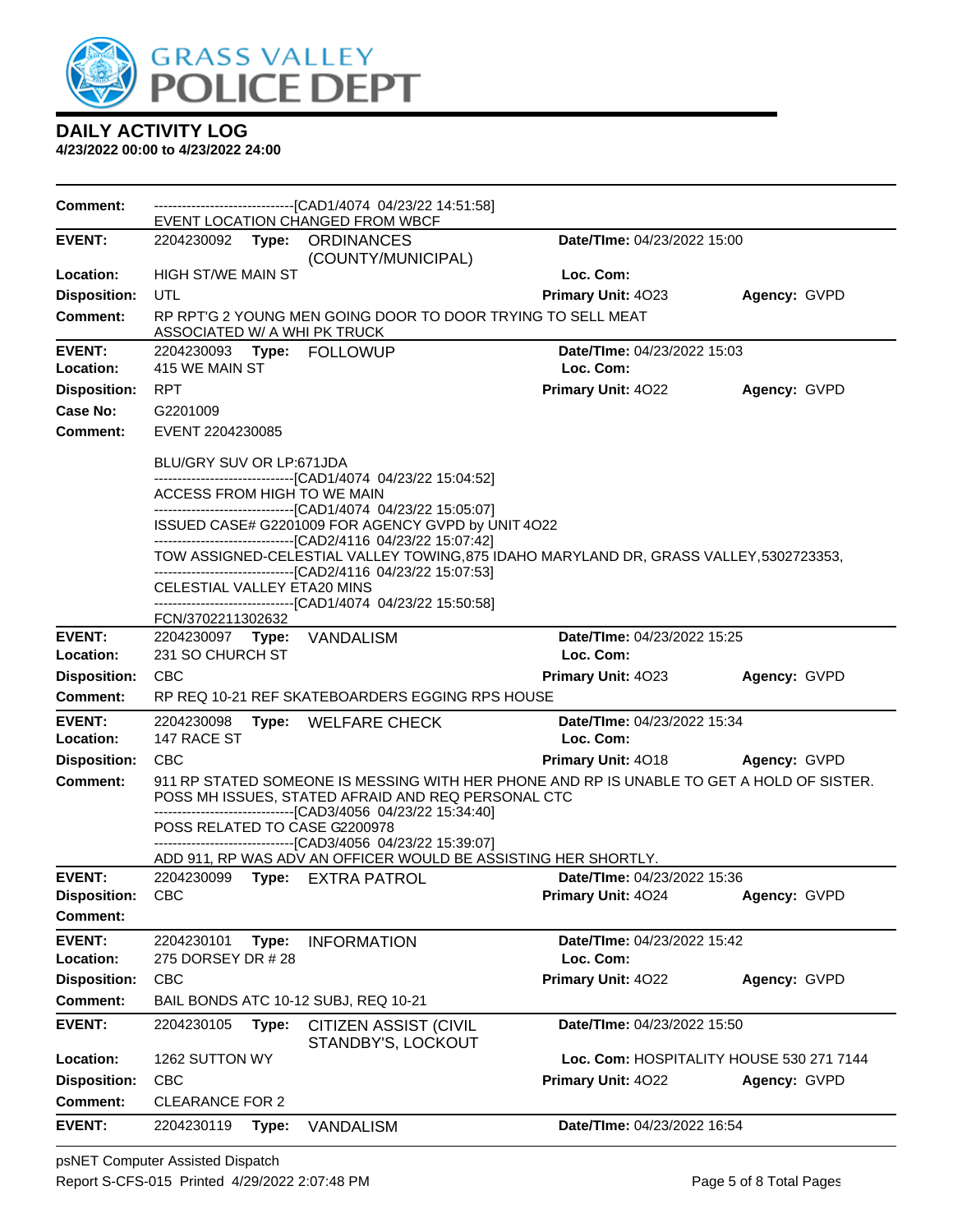

| Location:           | 692 FREEMAN LN # A                                                                                                                               |       |                                                                                                                               | Loc. Com: RALEYS                 |              |  |
|---------------------|--------------------------------------------------------------------------------------------------------------------------------------------------|-------|-------------------------------------------------------------------------------------------------------------------------------|----------------------------------|--------------|--|
| <b>Disposition:</b> | <b>RPT</b>                                                                                                                                       |       |                                                                                                                               | <b>Primary Unit:</b>             | Agency: GVPD |  |
| Case No:            | G2201010                                                                                                                                         |       |                                                                                                                               |                                  |              |  |
| Comment:            | 911 RPT'G SOMEONE THREW SOMETHING AND BROKE A BACK WINDOW ON HIS GRY HONDA SEDAN. UNK<br>SU                                                      |       |                                                                                                                               |                                  |              |  |
|                     |                                                                                                                                                  |       | HE REQ CTC NEAR THE HANDICAP PARKING                                                                                          |                                  |              |  |
|                     |                                                                                                                                                  |       | ------------------------------[CAD3/4056 04/23/22 17:11:26]                                                                   |                                  |              |  |
| <b>EVENT:</b>       | 2204230121                                                                                                                                       |       | ISSUED CASE# G2201010 FOR AGENCY GVPD by UNIT 4O22                                                                            | Date/TIme: 04/23/2022 17:16      |              |  |
| Location:           |                                                                                                                                                  |       | <b>Type: VEHICLE STOP</b><br>OLD TUNNEL RD/BANNER LAVA CAP RD                                                                 | Loc. Com:                        |              |  |
| <b>Disposition:</b> |                                                                                                                                                  |       | ARA BOOKED ON WARRANTS, 10851VC, 496(D)PC                                                                                     | <b>Primary Unit: 4024</b>        | Agency: GVPD |  |
| Case No:            | G2201012                                                                                                                                         |       |                                                                                                                               |                                  |              |  |
| Comment:            | License:                                                                                                                                         |       |                                                                                                                               |                                  |              |  |
|                     | POSS 10851                                                                                                                                       |       | BLK FORD FOCUS ATTEMTPING TO CATCH UP                                                                                         |                                  |              |  |
|                     | CONFIRMED 10851 WITH CHP                                                                                                                         |       | --------------------------------[CAD3/4056 04/23/22 17:19:13]<br>-------------------------------[CAD1/4074 04/23/22 17:20:24] |                                  |              |  |
|                     |                                                                                                                                                  |       | EVENT LOCATION CHANGED FROM OLD TUNNEL TWD NEVADA CITY HY                                                                     |                                  |              |  |
|                     |                                                                                                                                                  |       | ------------------------------[CAD1/4074 04/23/22 17:42:47]                                                                   |                                  |              |  |
|                     |                                                                                                                                                  |       | ISSUED CASE# G2201012 FOR AGENCY GVPD by UNIT 4024<br>-------------------------------[CAD1/4074 04/23/22 18:38:41]            |                                  |              |  |
|                     | LOCATE SENT TO CHP AUBURN                                                                                                                        |       |                                                                                                                               |                                  |              |  |
| <b>EVENT:</b>       |                                                                                                                                                  |       | 2204230123 Type: ALL OTHERS                                                                                                   | Date/TIme: 04/23/2022 17:26      |              |  |
| Location:           | 1010 LAUREL LN # 90                                                                                                                              |       |                                                                                                                               | Loc. Com:                        |              |  |
| <b>Disposition:</b> | <b>HBD</b>                                                                                                                                       |       |                                                                                                                               | <b>Primary Unit:</b>             | Agency: GVPD |  |
| <b>Comment:</b>     | 911 RPT'G HER HUSBAND HAS BEEN GONE FOR AN HOUR, ADVISED SOMEONE WOULD CALL HER<br>--------------------------------[CAD3/4056 04/23/22 17:36:04] |       |                                                                                                                               |                                  |              |  |
|                     | ADD 911 FROM RP                                                                                                                                  |       |                                                                                                                               |                                  |              |  |
|                     |                                                                                                                                                  |       | --------------------------------[CAD3/4056 04/23/22 17:54:58]<br>RP CALLED BACK ON 911 STATING HER HUSBAND IS NOW HOME        |                                  |              |  |
|                     | ***** EVENT CLOSED BY CAD3                                                                                                                       |       |                                                                                                                               |                                  |              |  |
| <b>EVENT:</b>       |                                                                                                                                                  |       | 2204230124 Type: ORDINANCES<br>(COUNTY/MUNICIPAL)                                                                             | Date/TIme: 04/23/2022 17:32      |              |  |
| Location:           | MILL ST                                                                                                                                          |       |                                                                                                                               | Loc. Com:                        |              |  |
| <b>Disposition:</b> | <b>CBC</b>                                                                                                                                       |       |                                                                                                                               | Primary Unit: 4023               | Agency: GVPD |  |
| Comment:            |                                                                                                                                                  |       | RP RPT'G SKATEBOARDERS AND ROLLER BLADERS                                                                                     |                                  |              |  |
| <b>EVENT:</b>       | 2204230126                                                                                                                                       | Type: | TRAFFIC (DUI, PARKING,<br>SPEED, HAZ                                                                                          | Date/TIme: 04/23/2022 17:47      |              |  |
| Location:           | 732 FREEMAN LN                                                                                                                                   |       |                                                                                                                               | Loc. Com: JC PENNEY 530 273 6621 |              |  |
| <b>Disposition:</b> | UTL                                                                                                                                              |       |                                                                                                                               | Primary Unit: 4023               | Agency: GVPD |  |
| <b>Comment:</b>     | SECURITY RPT'G A SUBJ REVERSED AT A HIGH RATE OF SPEED IN A GRN MITS LP4ZCY644<br>UNK WHERE THE VEH IS NOW                                       |       |                                                                                                                               |                                  |              |  |
| <b>EVENT:</b>       | 2204230129                                                                                                                                       | Type: | <b>FOLLOWUP</b>                                                                                                               | Date/TIme: 04/23/2022 17:52      |              |  |
| Location:           | 415 WE MAIN ST                                                                                                                                   |       |                                                                                                                               | Loc. Com:                        |              |  |
| <b>Disposition:</b> | <b>CBC</b>                                                                                                                                       |       |                                                                                                                               | Primary Unit: 4022               | Agency: GVPD |  |
| <b>Comment:</b>     | RP CALLED REF HER VEH BEING TOWED, SHE IS VERY UPSET AND DEMANDING BODY CAM FOOTAGE<br>REF G2201009                                              |       |                                                                                                                               |                                  |              |  |
| <b>EVENT:</b>       | 2204230130                                                                                                                                       | Type: | ALARMS (SILENT, AUDIBLE,                                                                                                      | Date/TIme: 04/23/2022 17:54      |              |  |
| Location:           | 548 SUTTON WY                                                                                                                                    |       | <b>COMMERCIAL, RES</b>                                                                                                        | Loc. Com: FISCHER'S FIRESTONE    |              |  |
| <b>Disposition:</b> | CBC SECURE UNK REASON                                                                                                                            |       |                                                                                                                               | Primary Unit: 4023               | Agency: GVPD |  |
|                     |                                                                                                                                                  |       |                                                                                                                               |                                  |              |  |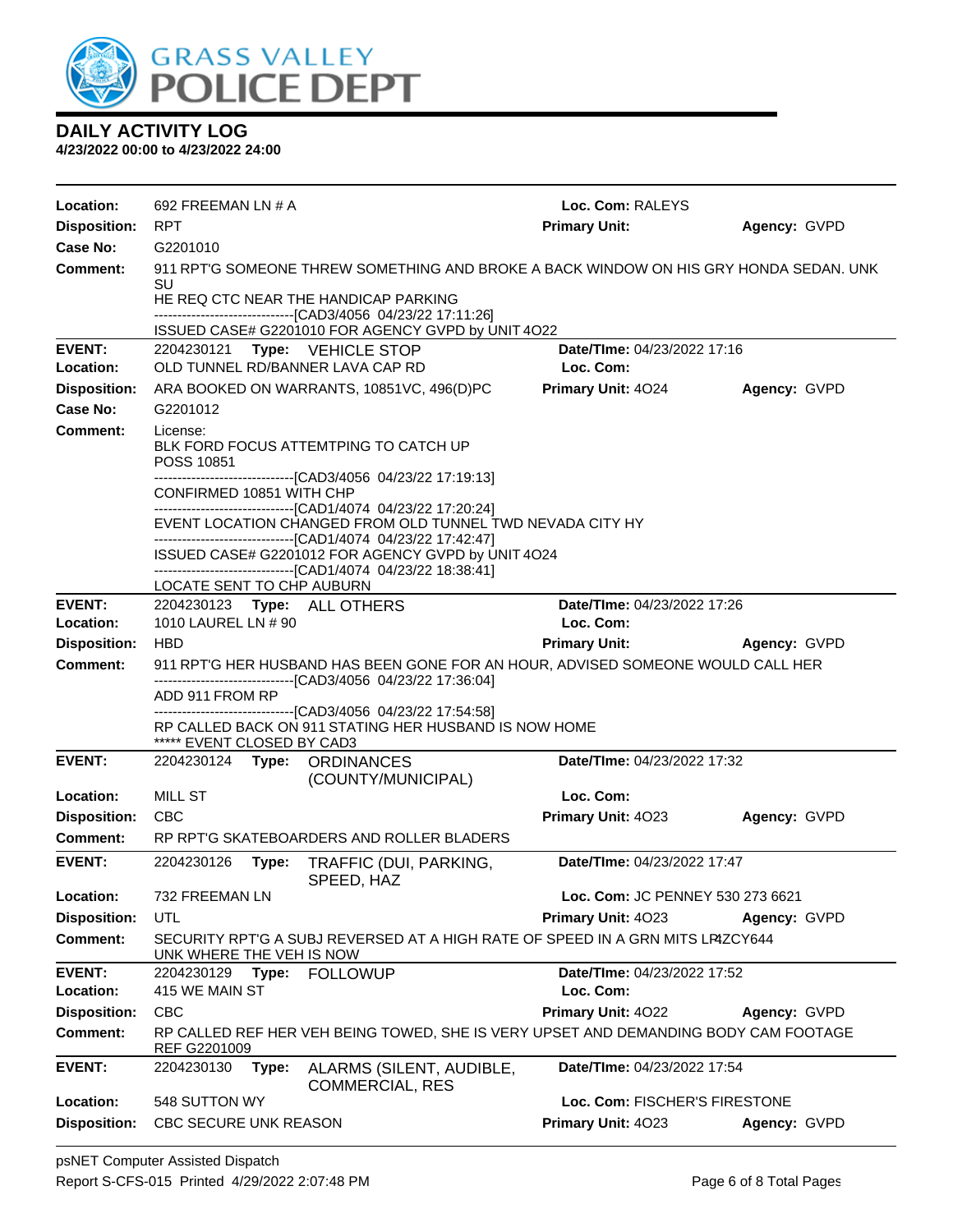

| <b>EVENT:</b><br>Date/TIme: 04/23/2022 18:02<br>2204230132<br>Type:<br>DISTURBANCE (NOISE,<br>MUSIC, VERBAL, BARKI<br>340 PLEASANT ST #7<br>Loc. Com: GRASS VALLEY APARTMENTS<br>Location:<br><b>Disposition:</b><br><b>RPT</b><br>Primary Unit: 4022<br>Agency: GVPD<br>Case No:<br>G2201013<br><b>Comment:</b><br>YCSO XFER/911 RPT'G SOMEONE IS THROWING ROCKS AT HIS MOTHERS APT<br>RP IS LOCATED IN NSJ, MOTHER CALLED HIM AND TOLD HIM<br><b>NEG DESC</b><br>-------------------------------[CAD1/4074 04/23/22 18:03:28]<br>4S3 ADV<br>----------------------[CAD1/4074 04/23/22 18:03:32]<br>PEND FOR 4022<br>---------------------------------[CAD3/4056 04/23/22 18:05:40]<br>ADD 911 FROM INVOLVED PARTY, STATES J'S WERE THROWING ROCKS OVER A FENCE, DAMAGING VEHS<br>NEG DESC DUE TO THE FENCE BUT RP STATES THEY RAN OFF<br>--------------------------------[CAD1/4074 04/23/22 18:34:10]<br>ISSUED CASE# G2201013 FOR AGENCY GVPD by UNIT 4O22<br><b>EVENT:</b><br>Date/TIme: 04/23/2022 18:15<br>2204230135    Type: ALL OTHERS<br><b>GRASS VALLEY</b><br>Location:<br>Loc. Com:<br><b>Disposition:</b><br>PEN PENDING FURTHER 98M<br><b>Primary Unit: 4S3</b><br>Agency: GVPD<br>BSN LINE FROM RP ASKING FOR GVPD SGT. WHEN DISPATCH ASKED FOR RP'S NUMBER HE BECAME VERY<br>Comment:<br>UPSET AND STATED HE WAS GOING TO "TAKE CARE OF IT HIMSELF" AND THEN STATED HE WAS GOING TO<br>KILL SOMEONE/4S3 ADV<br>CFS FOR INFO<br>-------------------------------[4S3/MDT 04/23/22 18:18]<br>1021 ATTEMPTED. FORWARDED TO VM. UNKNOWN LOCATION FOR RP OR PERSON HE IS UPSET WITH.<br>PENDING FURTHER CONTACT WITH RP.<br>------------------------------[4S3/MDT 04/23/22 18:18]<br>INFO FORWARDED TO NIGHTSHIFT TO BE AWARE AND ATTEMPT WELFARE CHECK ON RP IF SEEN.<br><b>EVENT:</b><br><b>SUSPICIOUS CIRCUMSTANCE</b><br>Date/TIme: 04/23/2022 19:54<br>2204230150<br>Type:<br>(VEHICLE, PERSON<br>113 FIDDICK LN<br>Loc. Com: WALKING TOWARDS PINE ST<br>Location:<br><b>Disposition:</b><br><b>CBC</b><br>Primary Unit: 4K19<br>Agency: GVPD<br><b>Comment:</b><br>RP REPORTING SUBJ WITH CAMERA TAKING PICTURES OF THE NEIGHBORHOOD, PER RP SUBJ IS LOOKING<br>UP AT TREES. SUS IS WMA WITH CAMO SWEATSHIRT AND DARK PANTS. PER RP UNABLE TO TELL BUT SUBJ<br>POSS CARRYING STICK<br><b>EVENT:</b><br>Date/TIme: 04/23/2022 20:11<br>2204230152<br>Type:<br>DISTURBANCE (NOISE,<br>MUSIC, VERBAL, BARKI<br>231 SO CHURCH ST<br>Loc. Com:<br>Location:<br><b>Disposition:</b><br><b>CBC</b><br>Primary Unit: 4K19<br>Agency: GVPD<br>RP REQ 1021 REF ONGOING ISSUES THE TENANT IS REPORTING TO THE RP. PER RP THE TENANT IS<br><b>Comment:</b><br>REPORTING GVPD ISNT HANDLING THE ONGOING ISSUES WITH THE JUVS<br><b>EVENT:</b><br>Date/TIme: 04/23/2022 21:04<br>2204230157<br>Type: VEH CITES, VIN, TOWS, DUI<br>PACKARD DR/PRIMROSE LN<br>Loc. Com:<br>Location:<br>UTL<br>Primary Unit: 4K19<br><b>Disposition:</b><br>Agency: GVPD<br>RP REPORTING A SILVER SUBARU OUTBACK LIC: 7MTL208 PARKED IN A RED ZONE | <b>Comment:</b> | 10-33A/ BAY ROLL UP THREE/ RESP "EDGAR/" REQ DISPATCH, ENRT LIGHT GRY BMW ETA 30 |  |  |  |  |
|---------------------------------------------------------------------------------------------------------------------------------------------------------------------------------------------------------------------------------------------------------------------------------------------------------------------------------------------------------------------------------------------------------------------------------------------------------------------------------------------------------------------------------------------------------------------------------------------------------------------------------------------------------------------------------------------------------------------------------------------------------------------------------------------------------------------------------------------------------------------------------------------------------------------------------------------------------------------------------------------------------------------------------------------------------------------------------------------------------------------------------------------------------------------------------------------------------------------------------------------------------------------------------------------------------------------------------------------------------------------------------------------------------------------------------------------------------------------------------------------------------------------------------------------------------------------------------------------------------------------------------------------------------------------------------------------------------------------------------------------------------------------------------------------------------------------------------------------------------------------------------------------------------------------------------------------------------------------------------------------------------------------------------------------------------------------------------------------------------------------------------------------------------------------------------------------------------------------------------------------------------------------------------------------------------------------------------------------------------------------------------------------------------------------------------------------------------------------------------------------------------------------------------------------------------------------------------------------------------------------------------------------------------------------------------------------------------------------------------------------------------------------------------------------------------------------------------------------------------------------------------------------------------------------------------------------------------------------------------------------------------------------------------------|-----------------|----------------------------------------------------------------------------------|--|--|--|--|
|                                                                                                                                                                                                                                                                                                                                                                                                                                                                                                                                                                                                                                                                                                                                                                                                                                                                                                                                                                                                                                                                                                                                                                                                                                                                                                                                                                                                                                                                                                                                                                                                                                                                                                                                                                                                                                                                                                                                                                                                                                                                                                                                                                                                                                                                                                                                                                                                                                                                                                                                                                                                                                                                                                                                                                                                                                                                                                                                                                                                                                       |                 |                                                                                  |  |  |  |  |
|                                                                                                                                                                                                                                                                                                                                                                                                                                                                                                                                                                                                                                                                                                                                                                                                                                                                                                                                                                                                                                                                                                                                                                                                                                                                                                                                                                                                                                                                                                                                                                                                                                                                                                                                                                                                                                                                                                                                                                                                                                                                                                                                                                                                                                                                                                                                                                                                                                                                                                                                                                                                                                                                                                                                                                                                                                                                                                                                                                                                                                       |                 |                                                                                  |  |  |  |  |
|                                                                                                                                                                                                                                                                                                                                                                                                                                                                                                                                                                                                                                                                                                                                                                                                                                                                                                                                                                                                                                                                                                                                                                                                                                                                                                                                                                                                                                                                                                                                                                                                                                                                                                                                                                                                                                                                                                                                                                                                                                                                                                                                                                                                                                                                                                                                                                                                                                                                                                                                                                                                                                                                                                                                                                                                                                                                                                                                                                                                                                       |                 |                                                                                  |  |  |  |  |
|                                                                                                                                                                                                                                                                                                                                                                                                                                                                                                                                                                                                                                                                                                                                                                                                                                                                                                                                                                                                                                                                                                                                                                                                                                                                                                                                                                                                                                                                                                                                                                                                                                                                                                                                                                                                                                                                                                                                                                                                                                                                                                                                                                                                                                                                                                                                                                                                                                                                                                                                                                                                                                                                                                                                                                                                                                                                                                                                                                                                                                       |                 |                                                                                  |  |  |  |  |
|                                                                                                                                                                                                                                                                                                                                                                                                                                                                                                                                                                                                                                                                                                                                                                                                                                                                                                                                                                                                                                                                                                                                                                                                                                                                                                                                                                                                                                                                                                                                                                                                                                                                                                                                                                                                                                                                                                                                                                                                                                                                                                                                                                                                                                                                                                                                                                                                                                                                                                                                                                                                                                                                                                                                                                                                                                                                                                                                                                                                                                       |                 |                                                                                  |  |  |  |  |
|                                                                                                                                                                                                                                                                                                                                                                                                                                                                                                                                                                                                                                                                                                                                                                                                                                                                                                                                                                                                                                                                                                                                                                                                                                                                                                                                                                                                                                                                                                                                                                                                                                                                                                                                                                                                                                                                                                                                                                                                                                                                                                                                                                                                                                                                                                                                                                                                                                                                                                                                                                                                                                                                                                                                                                                                                                                                                                                                                                                                                                       |                 |                                                                                  |  |  |  |  |
|                                                                                                                                                                                                                                                                                                                                                                                                                                                                                                                                                                                                                                                                                                                                                                                                                                                                                                                                                                                                                                                                                                                                                                                                                                                                                                                                                                                                                                                                                                                                                                                                                                                                                                                                                                                                                                                                                                                                                                                                                                                                                                                                                                                                                                                                                                                                                                                                                                                                                                                                                                                                                                                                                                                                                                                                                                                                                                                                                                                                                                       |                 |                                                                                  |  |  |  |  |
|                                                                                                                                                                                                                                                                                                                                                                                                                                                                                                                                                                                                                                                                                                                                                                                                                                                                                                                                                                                                                                                                                                                                                                                                                                                                                                                                                                                                                                                                                                                                                                                                                                                                                                                                                                                                                                                                                                                                                                                                                                                                                                                                                                                                                                                                                                                                                                                                                                                                                                                                                                                                                                                                                                                                                                                                                                                                                                                                                                                                                                       |                 |                                                                                  |  |  |  |  |
|                                                                                                                                                                                                                                                                                                                                                                                                                                                                                                                                                                                                                                                                                                                                                                                                                                                                                                                                                                                                                                                                                                                                                                                                                                                                                                                                                                                                                                                                                                                                                                                                                                                                                                                                                                                                                                                                                                                                                                                                                                                                                                                                                                                                                                                                                                                                                                                                                                                                                                                                                                                                                                                                                                                                                                                                                                                                                                                                                                                                                                       |                 |                                                                                  |  |  |  |  |
|                                                                                                                                                                                                                                                                                                                                                                                                                                                                                                                                                                                                                                                                                                                                                                                                                                                                                                                                                                                                                                                                                                                                                                                                                                                                                                                                                                                                                                                                                                                                                                                                                                                                                                                                                                                                                                                                                                                                                                                                                                                                                                                                                                                                                                                                                                                                                                                                                                                                                                                                                                                                                                                                                                                                                                                                                                                                                                                                                                                                                                       |                 |                                                                                  |  |  |  |  |
|                                                                                                                                                                                                                                                                                                                                                                                                                                                                                                                                                                                                                                                                                                                                                                                                                                                                                                                                                                                                                                                                                                                                                                                                                                                                                                                                                                                                                                                                                                                                                                                                                                                                                                                                                                                                                                                                                                                                                                                                                                                                                                                                                                                                                                                                                                                                                                                                                                                                                                                                                                                                                                                                                                                                                                                                                                                                                                                                                                                                                                       |                 |                                                                                  |  |  |  |  |
|                                                                                                                                                                                                                                                                                                                                                                                                                                                                                                                                                                                                                                                                                                                                                                                                                                                                                                                                                                                                                                                                                                                                                                                                                                                                                                                                                                                                                                                                                                                                                                                                                                                                                                                                                                                                                                                                                                                                                                                                                                                                                                                                                                                                                                                                                                                                                                                                                                                                                                                                                                                                                                                                                                                                                                                                                                                                                                                                                                                                                                       |                 |                                                                                  |  |  |  |  |
|                                                                                                                                                                                                                                                                                                                                                                                                                                                                                                                                                                                                                                                                                                                                                                                                                                                                                                                                                                                                                                                                                                                                                                                                                                                                                                                                                                                                                                                                                                                                                                                                                                                                                                                                                                                                                                                                                                                                                                                                                                                                                                                                                                                                                                                                                                                                                                                                                                                                                                                                                                                                                                                                                                                                                                                                                                                                                                                                                                                                                                       |                 |                                                                                  |  |  |  |  |
|                                                                                                                                                                                                                                                                                                                                                                                                                                                                                                                                                                                                                                                                                                                                                                                                                                                                                                                                                                                                                                                                                                                                                                                                                                                                                                                                                                                                                                                                                                                                                                                                                                                                                                                                                                                                                                                                                                                                                                                                                                                                                                                                                                                                                                                                                                                                                                                                                                                                                                                                                                                                                                                                                                                                                                                                                                                                                                                                                                                                                                       |                 |                                                                                  |  |  |  |  |
|                                                                                                                                                                                                                                                                                                                                                                                                                                                                                                                                                                                                                                                                                                                                                                                                                                                                                                                                                                                                                                                                                                                                                                                                                                                                                                                                                                                                                                                                                                                                                                                                                                                                                                                                                                                                                                                                                                                                                                                                                                                                                                                                                                                                                                                                                                                                                                                                                                                                                                                                                                                                                                                                                                                                                                                                                                                                                                                                                                                                                                       |                 |                                                                                  |  |  |  |  |
|                                                                                                                                                                                                                                                                                                                                                                                                                                                                                                                                                                                                                                                                                                                                                                                                                                                                                                                                                                                                                                                                                                                                                                                                                                                                                                                                                                                                                                                                                                                                                                                                                                                                                                                                                                                                                                                                                                                                                                                                                                                                                                                                                                                                                                                                                                                                                                                                                                                                                                                                                                                                                                                                                                                                                                                                                                                                                                                                                                                                                                       |                 |                                                                                  |  |  |  |  |
|                                                                                                                                                                                                                                                                                                                                                                                                                                                                                                                                                                                                                                                                                                                                                                                                                                                                                                                                                                                                                                                                                                                                                                                                                                                                                                                                                                                                                                                                                                                                                                                                                                                                                                                                                                                                                                                                                                                                                                                                                                                                                                                                                                                                                                                                                                                                                                                                                                                                                                                                                                                                                                                                                                                                                                                                                                                                                                                                                                                                                                       |                 |                                                                                  |  |  |  |  |
|                                                                                                                                                                                                                                                                                                                                                                                                                                                                                                                                                                                                                                                                                                                                                                                                                                                                                                                                                                                                                                                                                                                                                                                                                                                                                                                                                                                                                                                                                                                                                                                                                                                                                                                                                                                                                                                                                                                                                                                                                                                                                                                                                                                                                                                                                                                                                                                                                                                                                                                                                                                                                                                                                                                                                                                                                                                                                                                                                                                                                                       |                 |                                                                                  |  |  |  |  |
|                                                                                                                                                                                                                                                                                                                                                                                                                                                                                                                                                                                                                                                                                                                                                                                                                                                                                                                                                                                                                                                                                                                                                                                                                                                                                                                                                                                                                                                                                                                                                                                                                                                                                                                                                                                                                                                                                                                                                                                                                                                                                                                                                                                                                                                                                                                                                                                                                                                                                                                                                                                                                                                                                                                                                                                                                                                                                                                                                                                                                                       |                 |                                                                                  |  |  |  |  |
|                                                                                                                                                                                                                                                                                                                                                                                                                                                                                                                                                                                                                                                                                                                                                                                                                                                                                                                                                                                                                                                                                                                                                                                                                                                                                                                                                                                                                                                                                                                                                                                                                                                                                                                                                                                                                                                                                                                                                                                                                                                                                                                                                                                                                                                                                                                                                                                                                                                                                                                                                                                                                                                                                                                                                                                                                                                                                                                                                                                                                                       |                 |                                                                                  |  |  |  |  |
|                                                                                                                                                                                                                                                                                                                                                                                                                                                                                                                                                                                                                                                                                                                                                                                                                                                                                                                                                                                                                                                                                                                                                                                                                                                                                                                                                                                                                                                                                                                                                                                                                                                                                                                                                                                                                                                                                                                                                                                                                                                                                                                                                                                                                                                                                                                                                                                                                                                                                                                                                                                                                                                                                                                                                                                                                                                                                                                                                                                                                                       |                 |                                                                                  |  |  |  |  |
|                                                                                                                                                                                                                                                                                                                                                                                                                                                                                                                                                                                                                                                                                                                                                                                                                                                                                                                                                                                                                                                                                                                                                                                                                                                                                                                                                                                                                                                                                                                                                                                                                                                                                                                                                                                                                                                                                                                                                                                                                                                                                                                                                                                                                                                                                                                                                                                                                                                                                                                                                                                                                                                                                                                                                                                                                                                                                                                                                                                                                                       |                 |                                                                                  |  |  |  |  |
|                                                                                                                                                                                                                                                                                                                                                                                                                                                                                                                                                                                                                                                                                                                                                                                                                                                                                                                                                                                                                                                                                                                                                                                                                                                                                                                                                                                                                                                                                                                                                                                                                                                                                                                                                                                                                                                                                                                                                                                                                                                                                                                                                                                                                                                                                                                                                                                                                                                                                                                                                                                                                                                                                                                                                                                                                                                                                                                                                                                                                                       |                 |                                                                                  |  |  |  |  |
|                                                                                                                                                                                                                                                                                                                                                                                                                                                                                                                                                                                                                                                                                                                                                                                                                                                                                                                                                                                                                                                                                                                                                                                                                                                                                                                                                                                                                                                                                                                                                                                                                                                                                                                                                                                                                                                                                                                                                                                                                                                                                                                                                                                                                                                                                                                                                                                                                                                                                                                                                                                                                                                                                                                                                                                                                                                                                                                                                                                                                                       |                 |                                                                                  |  |  |  |  |
|                                                                                                                                                                                                                                                                                                                                                                                                                                                                                                                                                                                                                                                                                                                                                                                                                                                                                                                                                                                                                                                                                                                                                                                                                                                                                                                                                                                                                                                                                                                                                                                                                                                                                                                                                                                                                                                                                                                                                                                                                                                                                                                                                                                                                                                                                                                                                                                                                                                                                                                                                                                                                                                                                                                                                                                                                                                                                                                                                                                                                                       | <b>Comment:</b> |                                                                                  |  |  |  |  |
| <b>EVENT:</b><br>2204230159<br>911 UNKNOWN<br>Date/TIme: 04/23/2022 21:14<br>Type:<br>(HANGUPS, ABAN'S)                                                                                                                                                                                                                                                                                                                                                                                                                                                                                                                                                                                                                                                                                                                                                                                                                                                                                                                                                                                                                                                                                                                                                                                                                                                                                                                                                                                                                                                                                                                                                                                                                                                                                                                                                                                                                                                                                                                                                                                                                                                                                                                                                                                                                                                                                                                                                                                                                                                                                                                                                                                                                                                                                                                                                                                                                                                                                                                               |                 |                                                                                  |  |  |  |  |
| Location:<br>396 DORSEY DR<br>Loc. Com: CRYSTAL RIDGE CARE CENTER                                                                                                                                                                                                                                                                                                                                                                                                                                                                                                                                                                                                                                                                                                                                                                                                                                                                                                                                                                                                                                                                                                                                                                                                                                                                                                                                                                                                                                                                                                                                                                                                                                                                                                                                                                                                                                                                                                                                                                                                                                                                                                                                                                                                                                                                                                                                                                                                                                                                                                                                                                                                                                                                                                                                                                                                                                                                                                                                                                     |                 |                                                                                  |  |  |  |  |
| <b>Disposition:</b><br>HBD LOG PER 409<br><b>Primary Unit:</b><br>Agency: GVPD                                                                                                                                                                                                                                                                                                                                                                                                                                                                                                                                                                                                                                                                                                                                                                                                                                                                                                                                                                                                                                                                                                                                                                                                                                                                                                                                                                                                                                                                                                                                                                                                                                                                                                                                                                                                                                                                                                                                                                                                                                                                                                                                                                                                                                                                                                                                                                                                                                                                                                                                                                                                                                                                                                                                                                                                                                                                                                                                                        |                 |                                                                                  |  |  |  |  |